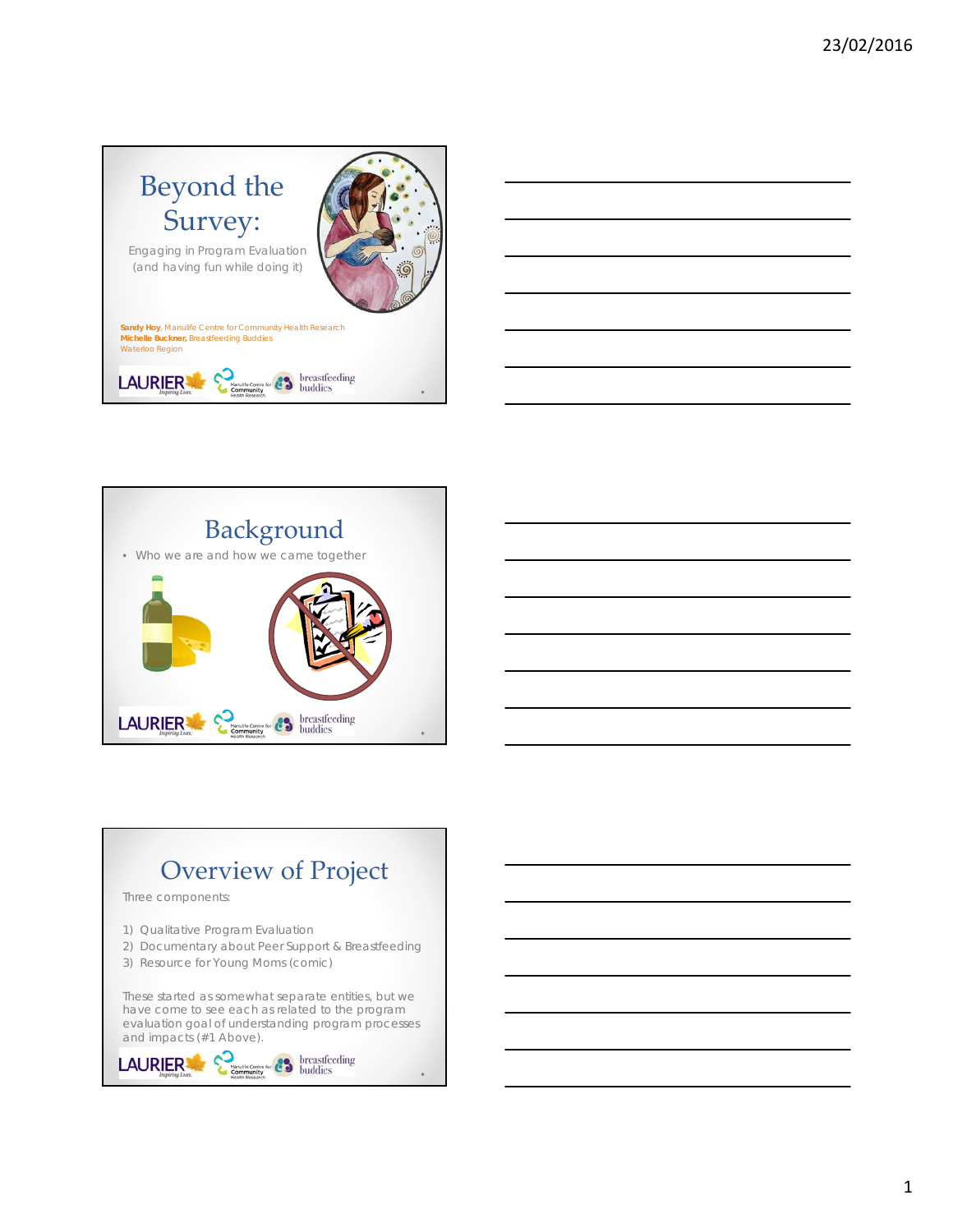#### First, Some Numbers Total Participants to Date • 78 Documentary Participants

- 
- o BFB volunteers o Mothers
- o Partners o Professionals

LAURIER

- 11 Breastfeeding Buddies follow up interviews
- 10 Young Moms Focus Group
- 5 BFB Focus Group Participants
- **n=104**
- Plus: our team (12), partners (5), artists (2), filmmakers (3)

**Community Centre for CO** breastfeeding



### Process

- Idea
- Review of what exists
- Becoming clear on what we wanted to produce (and what we didn't want)
- **Theme: Reweaving communal knowledge related to breastfeeding and "it takes a community" to breastfeed a child**
- Research Ethics, Recruitment, Filming, Editing….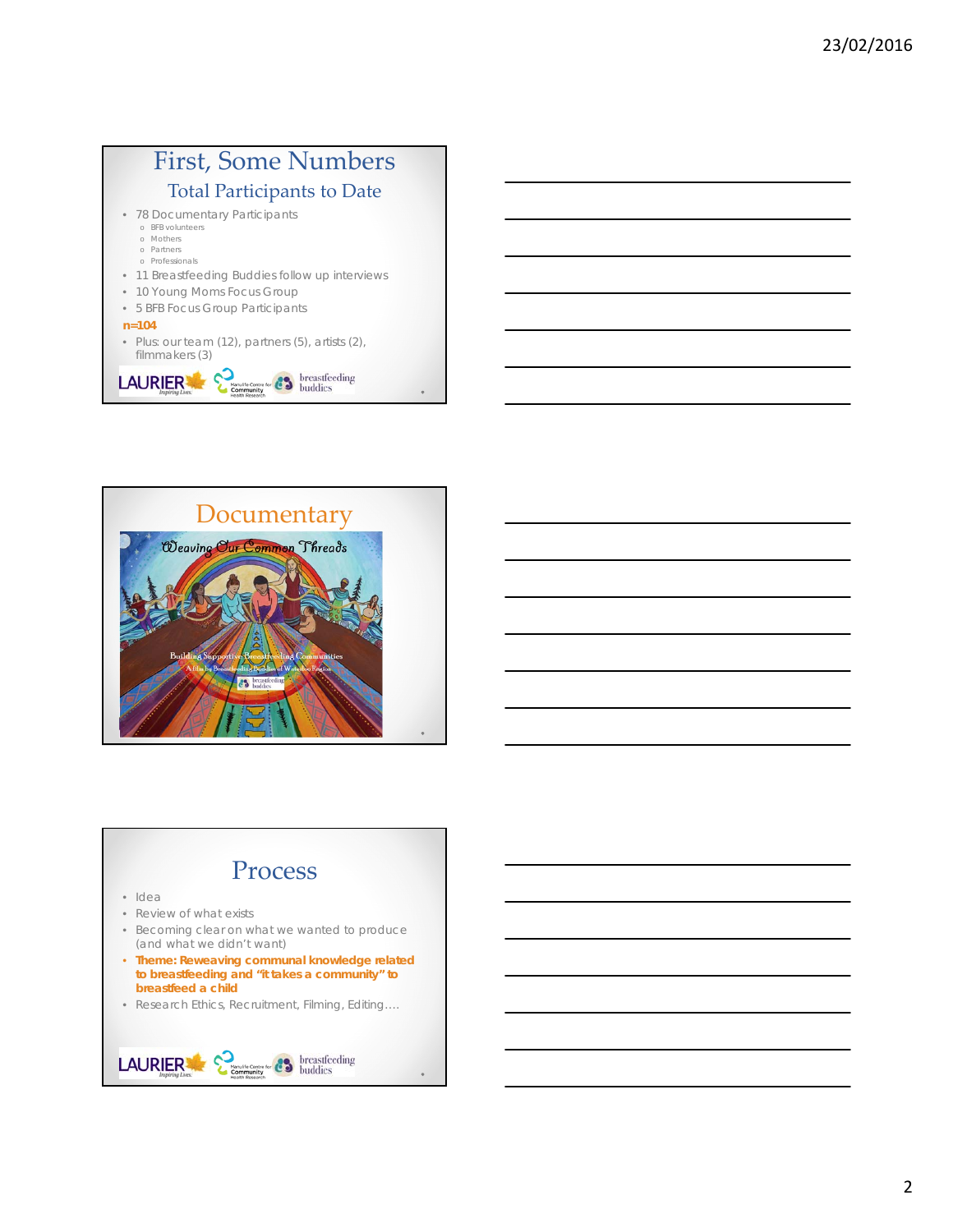## Weaving Our Common Threads

- Interviews with: Breastfeeding Buddies, Breastfeeding mothers, Partners of breastfeeding mothers, Professionals, Breastfeeding Buddies Coordinator
- A resource for prenatal programs and for those interested in the BFB peer support model
	- o Challenging Myths
	- o Partner Perspectives o Supportive Communities
		- Breastfeeding Buddies

• Peer Model in the context of other supports<br>  $\overline{\text{NIER}}$   $\sum_{\text{band to center for } \atop \text{beam, their Research}}$   $\overline{\text{C}}$  buddies LAURIER



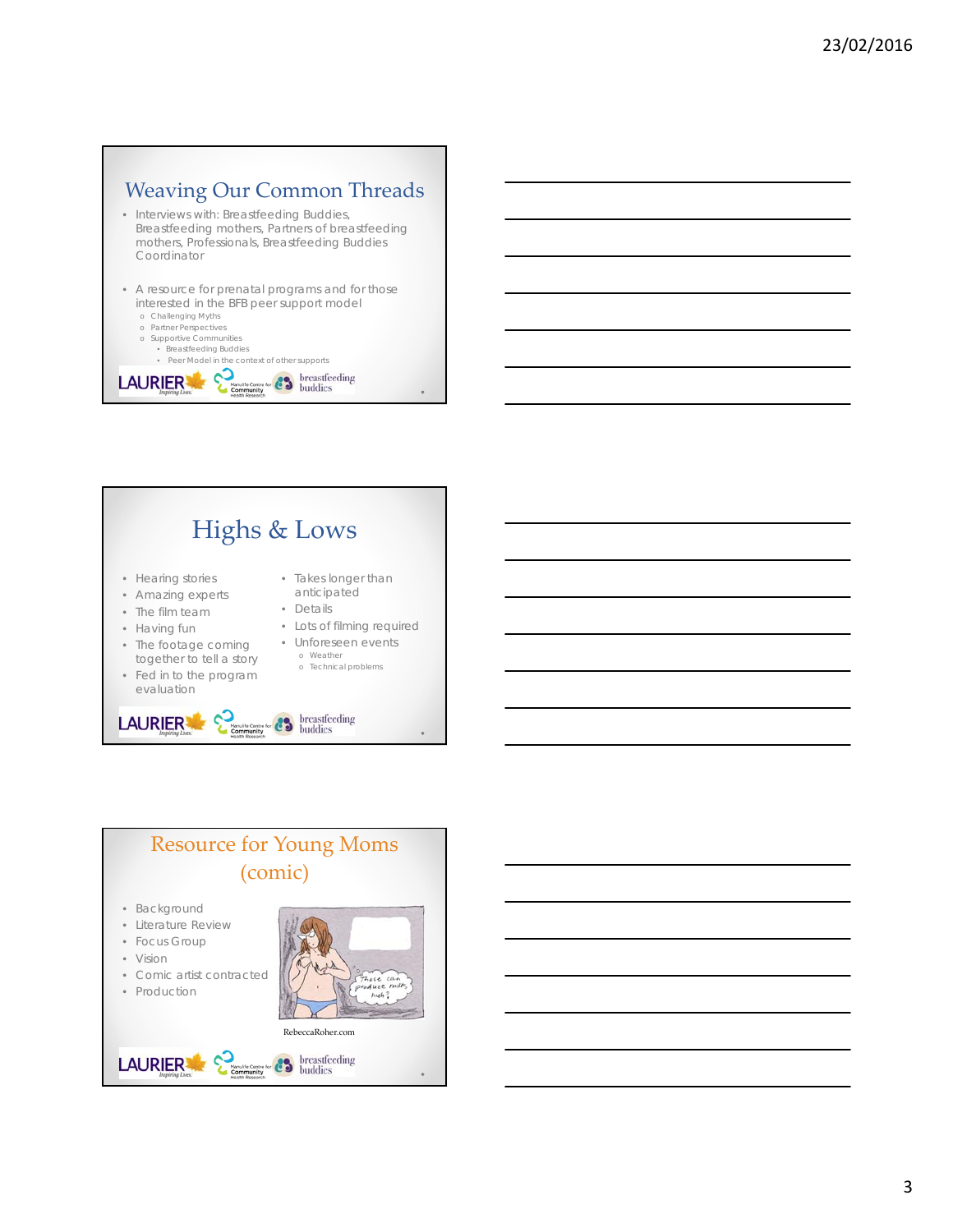# Vision Emerged

Manulife Centru<br>Community<br>Health Researc

- Colourful, not text heavy, humorous,
- Address our concerns: evidence-based
- Relevant to young mom concerns

LAURIER

- Making it relevant
- Diversity of experience, appearance, ethnicity • **Feeling judged as risky,**
- **incapable** o **Are these women well served?**
- Wanting to breastfeed
- Emphasize strengths • Role of grandmas, partners, peers, "good" support

• Busting Myths<br>**• Bustifieding**<br>**• Buddies** 





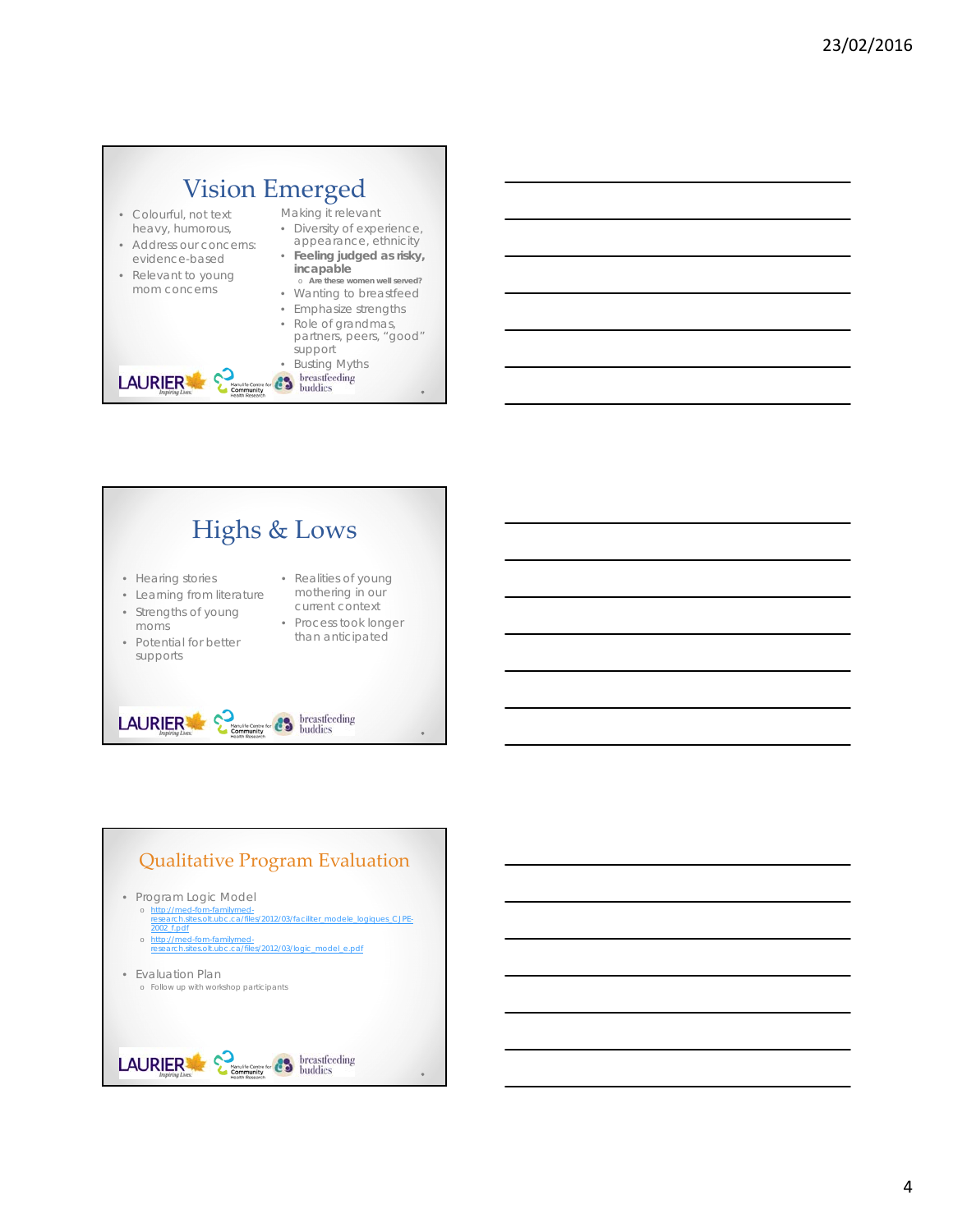## Main Questions

1)What is working well and what can be improved in the implementation of the Breastfeeding Buddies Buddies education and support programs from the perspective of participants and volunteers?

2)Are the BFB education and support programs achieving its intended outcomes from the perspective of participants and volunteers?



 $\text{LAUR} \underset{\text{hapirity} \text{Lax}}{\text{Lax} \times \text{Lax} \times \text{Lax}} \sum_{\text{Raxial factor of } \text{Raxal}} \sum_{\text{hagular}} \text{brcasticoding}$ 



- o Matched and unmatched
- To date: 27 agreed to contact o 10 people ignored our 3-4 contacts
	- o 2 no shows
	- o 1 outright not interested due to formula use o 3 not contacted yet
	-

# o 11 participants so far<br> **LAURIER**  $\sum_{n \text{ square}}$   $\sum_{n \text{ square}}$   $\sum_{n \text{ prime}}$  breastfeeding

### Key Program Evaluation Findings So Far (Across all Ps) • Building community – BFB uses a community development approach o Leadership and personal development of buddies o Program reaches beyond formal participants • Potential for social network mapping? • ADVOCACY $\text{LAUR} \underset{\text{Insplitspace}}{\text{LAUR}} \mathop{\mathop{\sum_{\text{Insplitspace}}}}_{\text{Insplitarray}} \mathop{\sum_{\text{non-minless}}}_{\text{Raman layer}} \mathop{\sum_{\text{non-minless}}}_{\text{Raman layer}} \mathop{\sum_{\text{non-minless}}}_{\text{Raman layer}}$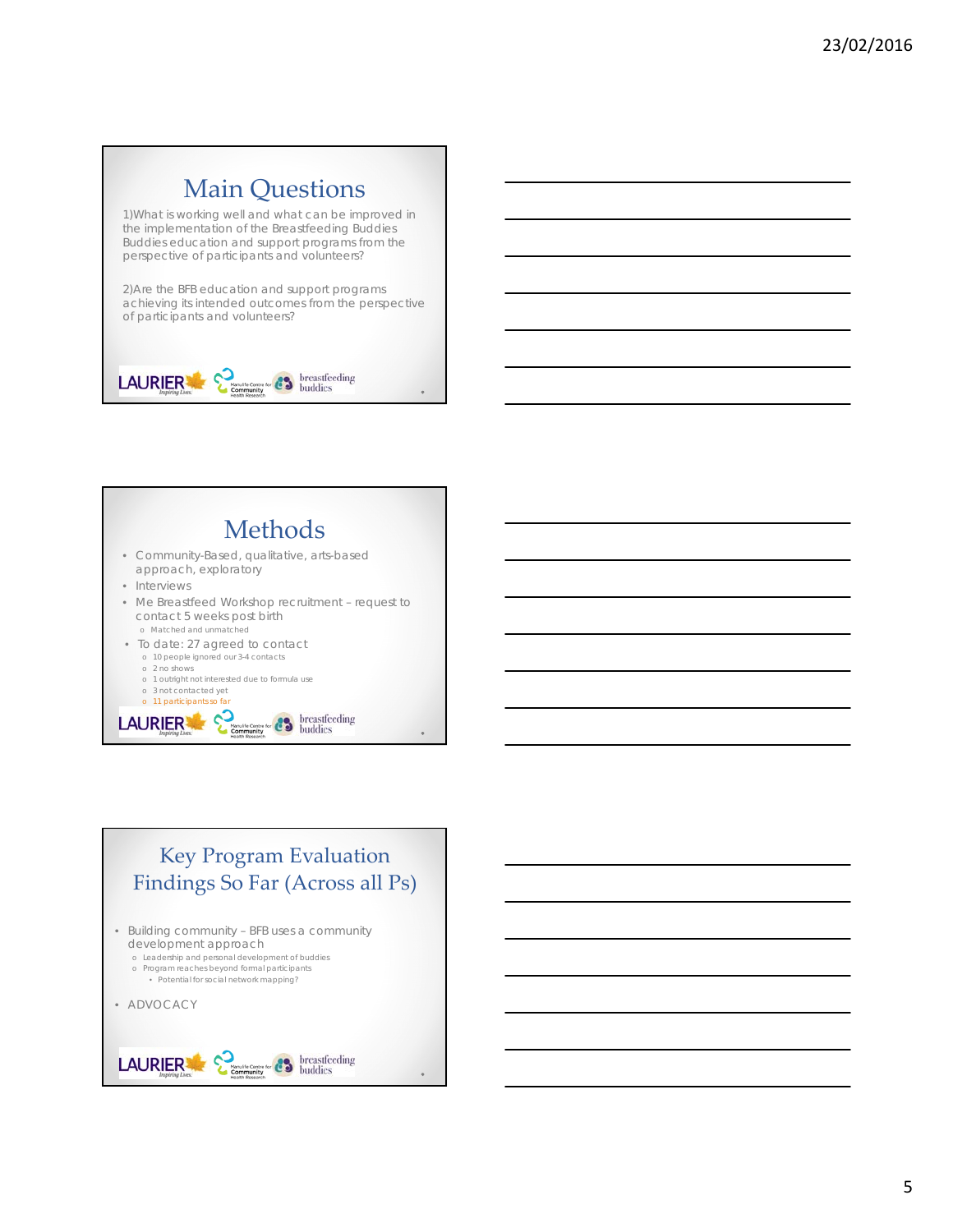#### Key Program Evaluation Findings So Far

- Specific program logistical concerns
- BOTTLE FEEDING CULTURE
	- o Lots learned about benefits of breastfeeding some very skeptical
	- o Impact of demonstration mother
	- o BACKLASH how do we navigate this?
		- "A lot of kids are formula fed and they turn out just fine" "like I'm sure formula has all the nutrients that the baby needs so it's fine but just don't talk about it."
	- o Myths and Misinformation abound
		- Coming in with "Its hard, painful"; friends, coworkers that were unsuccessful
		- Leaving unaware of cluster feeding, weaning for work • what are effective ways to address them?



#### Key Program Evaluation Findings So Far

- ISOLATION & AVERSION TO HELP SEEKING o We need to be present and less passive in our support to mothers o Though BFB workshop sent the "GET HELP ASAP" message clearly for some
- Unclear about hospital interventions and formula
	- use o C Section mother and challenges related to birth interventions and health care professional advice
	- o In our small sample, seems a lot of supplementation (6/11)
- Diversity of experiences and frames of mothers



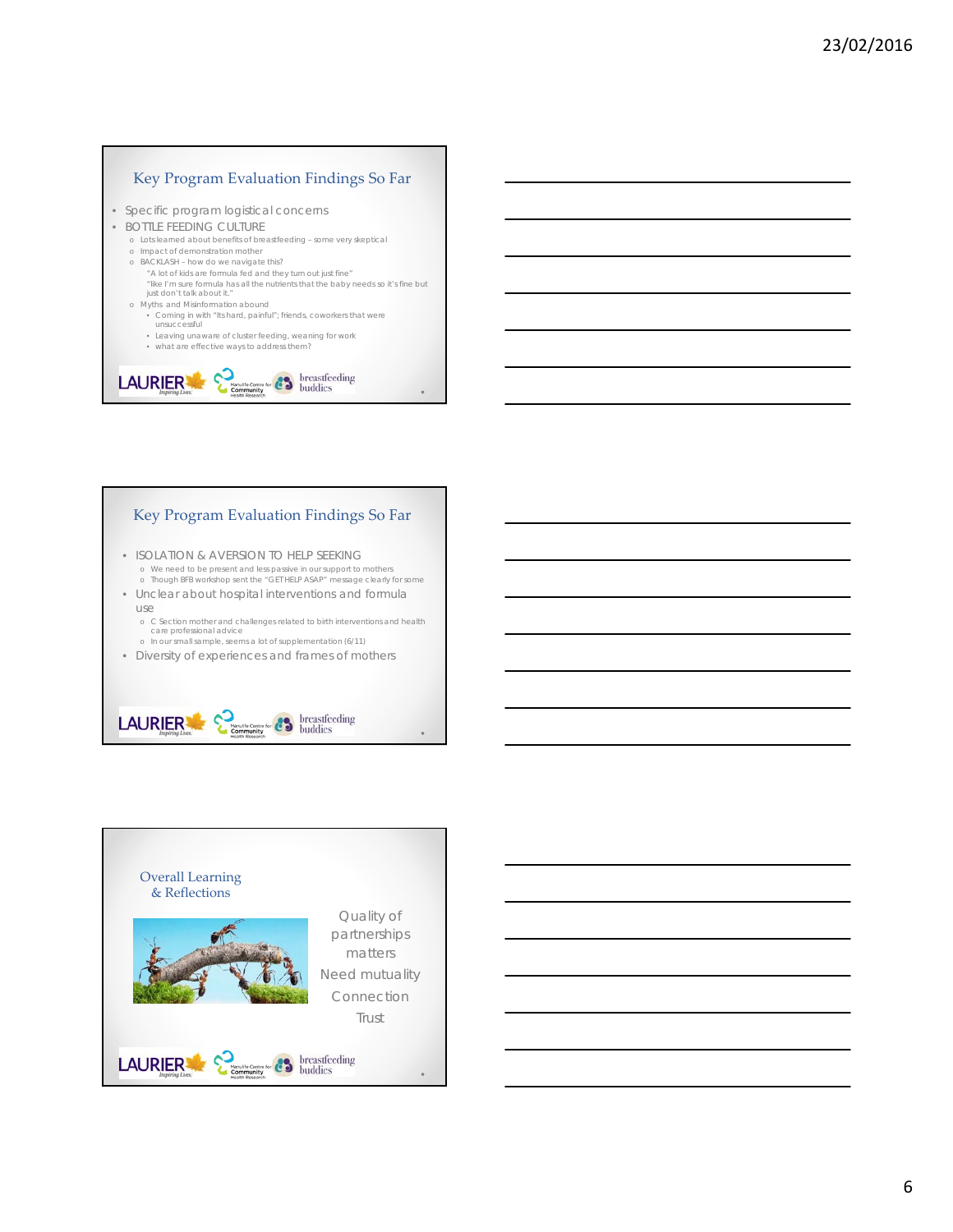









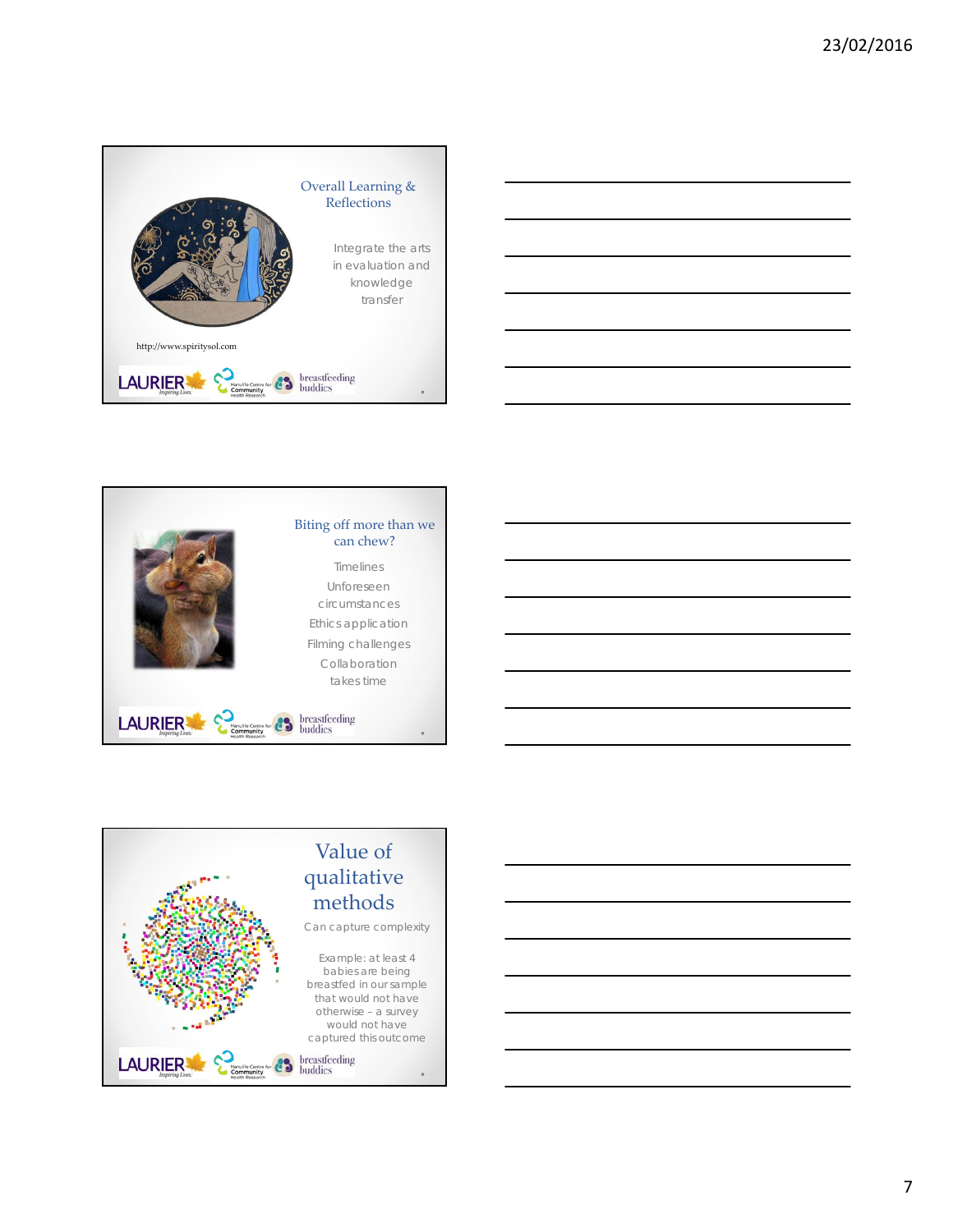